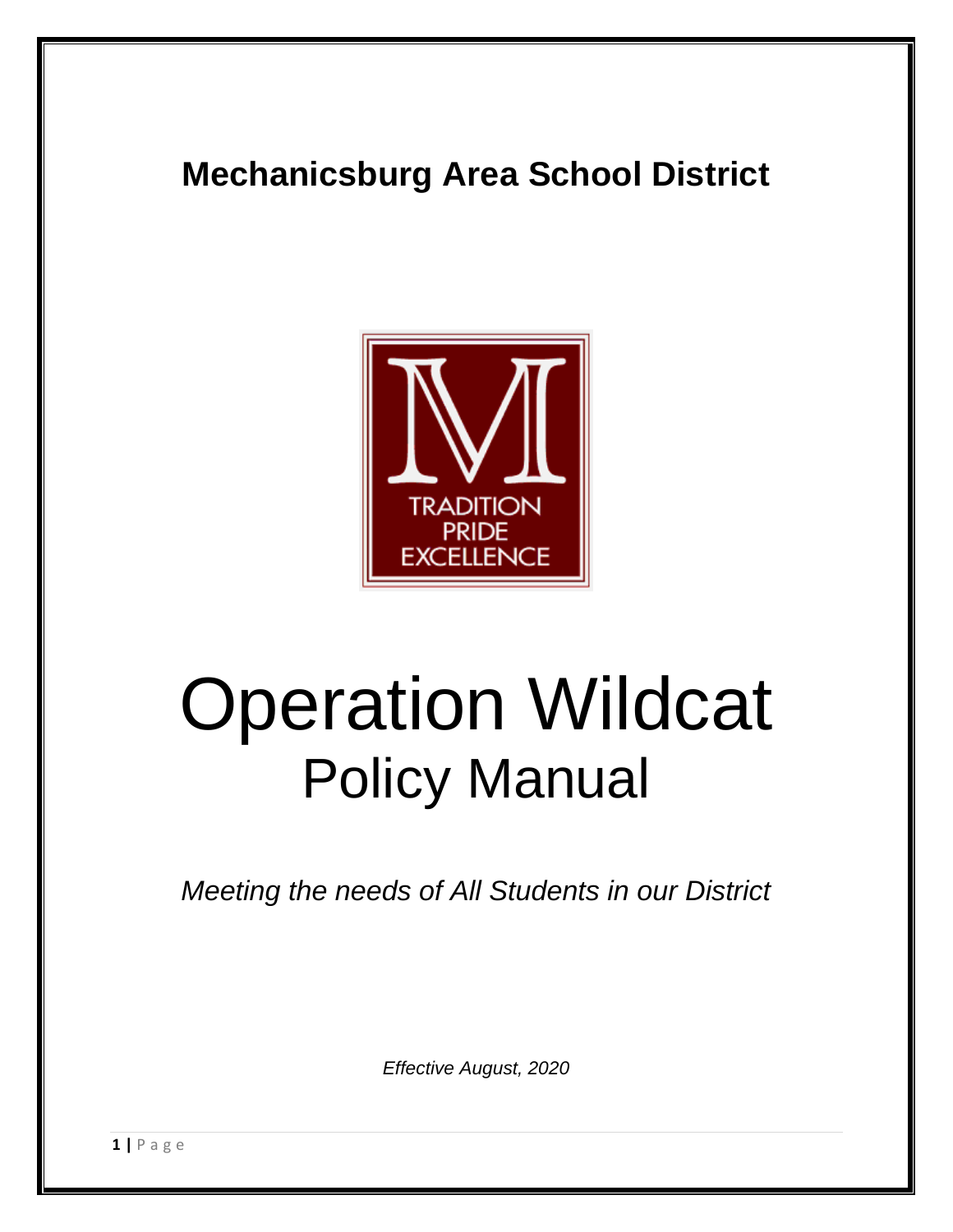## **TABLE OF CONTENTS**

| 10 |
|----|
| 10 |
|    |
|    |
| 11 |
|    |
| 13 |
|    |
|    |

## **FINANCIAL POLICIES AND PROCEDURES**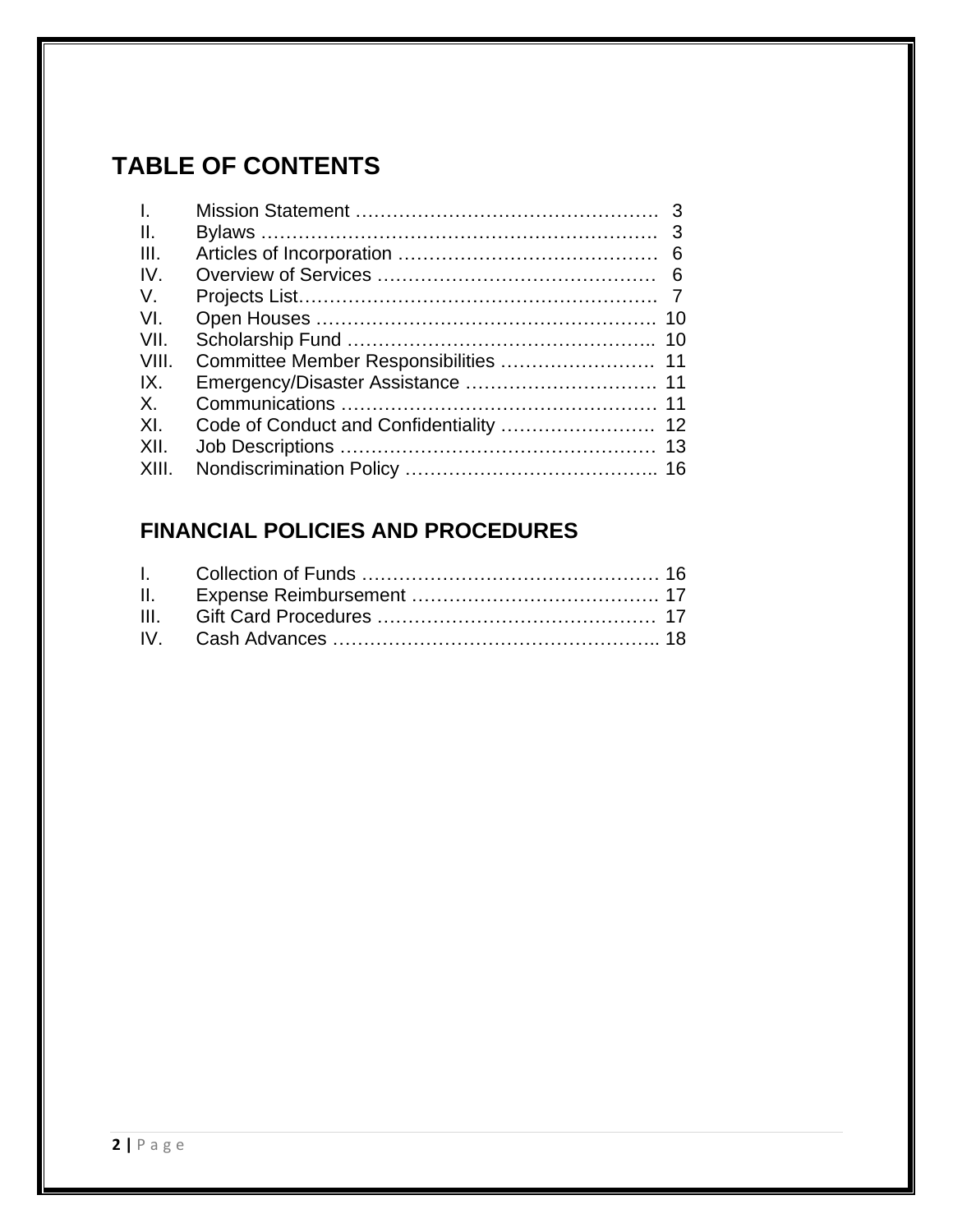## **I. MISSION STATEMENT**

Operation Wildcat's mission is to pool the resources in our community to help district students, families and staff in need.

#### **II. BYLAWS**

## **ARTICLE I NAME**

The name of this organization shall be the "Operation Wildcat", herein after referred to as "Operation Wildcat" or "OW".

## **ARTICLE II PURPOSES AND POWERS**

The purpose of the Operation Wildcat is to pool the resources of the community to help school district students, families and staff in need. It is not Operation Wildcat's purpose to assume financial obligations, which generally are accepted to be the responsibility of the school district. The specific objectives of Operation Wildcat are to:

- 1. Work to fulfill the requests of the guidance department and nurses to meet the needs of all students and their families in the Mechanicsburg Area School District.
- 2. Be one resource available to our students and families in need in the Mechanicsburg Area School District.

## **ARTICLE III MEMBERSHIP**

Membership shall consist of those persons who have students in the Mechanicsburg Area School District or interested individuals who reside within the Mechanicsburg Area School District.

## **ARTICLE IV GOVERNING BODY**

Operation Wildcat shall be governed by an Executive Board, which shall consist of the elected officers. Elected officers must be members of Operation Wildcat. Officers shall consist of the President, Vice President, Recording Secretary, Corresponding Secretary, Treasurer, one (1) member-at-large, and School District Liaison.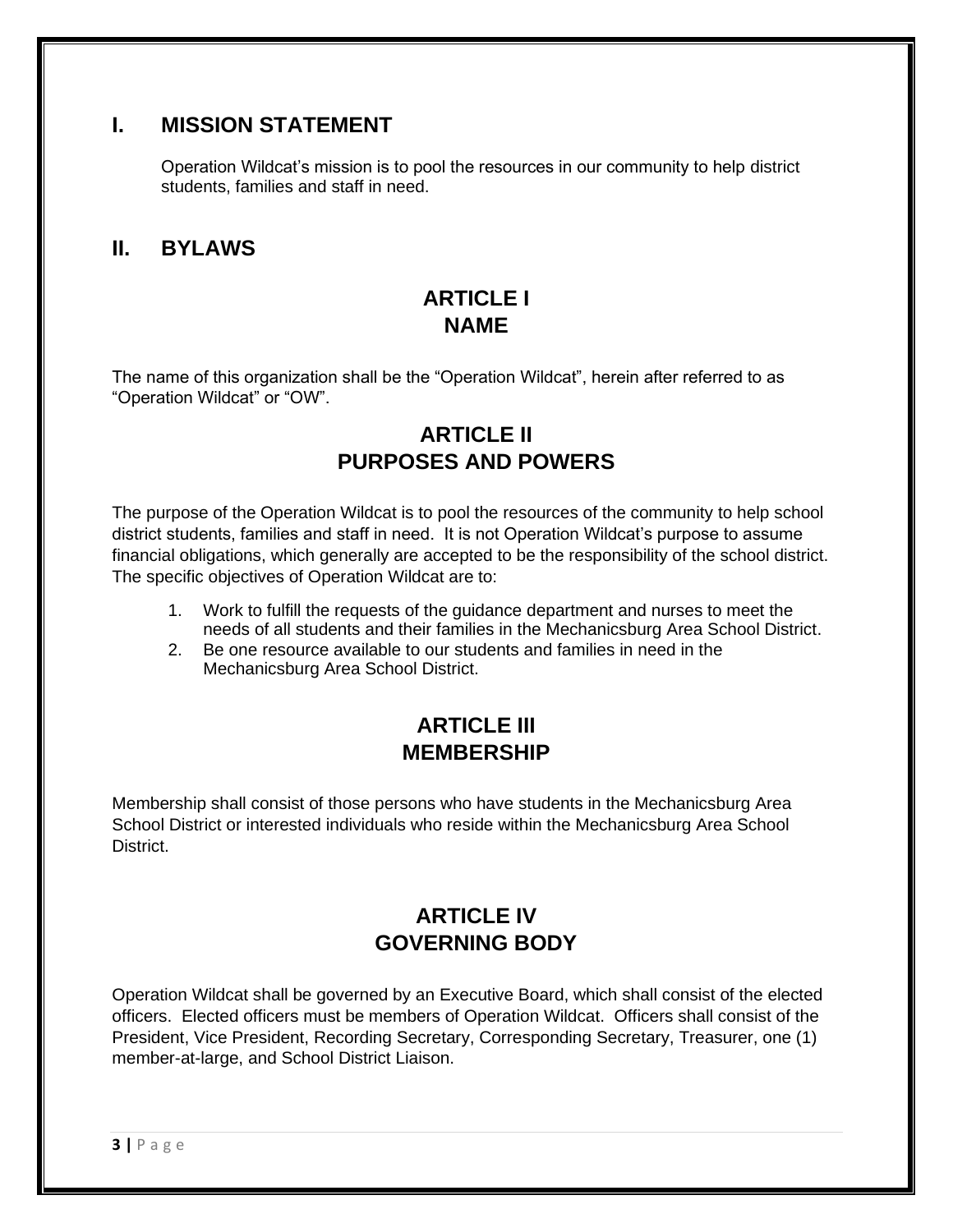#### **A. President**

- 1. Preside over the executive board.
- 2. Serve as spokesperson/communicator for Operation Wildcat with the school district and community.
- 3. Prepare an agenda for each board meeting and general meeting.
- 4. Appoint standing and ad hoc committees.
- 5. In emergency situations act on behalf of the executive board.

#### **B. Vice President**

- 1. Serve on the executive board.
- 2. In the absence of the president, preside over the executive board and any meetings.
- 3. Coordinate the activities of the standing and ad hoc committees.
- 4. Carry out the functions, duties and responsibilities as assigned by the president.

#### **C. Recording Secretary**

- 1. Serve on the executive board.
- 2. Record, duplicate and distribute to all board and general members the proceedings of all board and other meetings as assigned.

#### **D. Corresponding Secretary**

- 1. Serve on the executive board.
- 2. Take responsibility for all written communication, as the president requests.
- 3. Maintain permanent record files for Operation Wildcat.
- 4. Purchase gift cards.

#### **E. Treasurer**

- 1. Serve on the executive board.
- 2. Keep accurate financial records and prepare reports as requested.
- 3. Make timely reports of the financial affairs of Operation Wildcat.
- 4. Carry on routine financial activities, which include the paying and receiving of money through the MASD Central Treasury.

#### **F. Member - at - Large**

- 1. Serve on the executive board.
- 2. Provide support to Board and committees as needed.
- 3. Assume other duties and responsibilities as requested.

#### **G. School District Liaison**

- 1. Serve on the executive board in ex-officio capacity (non-voting).
- 2. Provide guidance to the Board and Operation Wildcat from the school district perspective.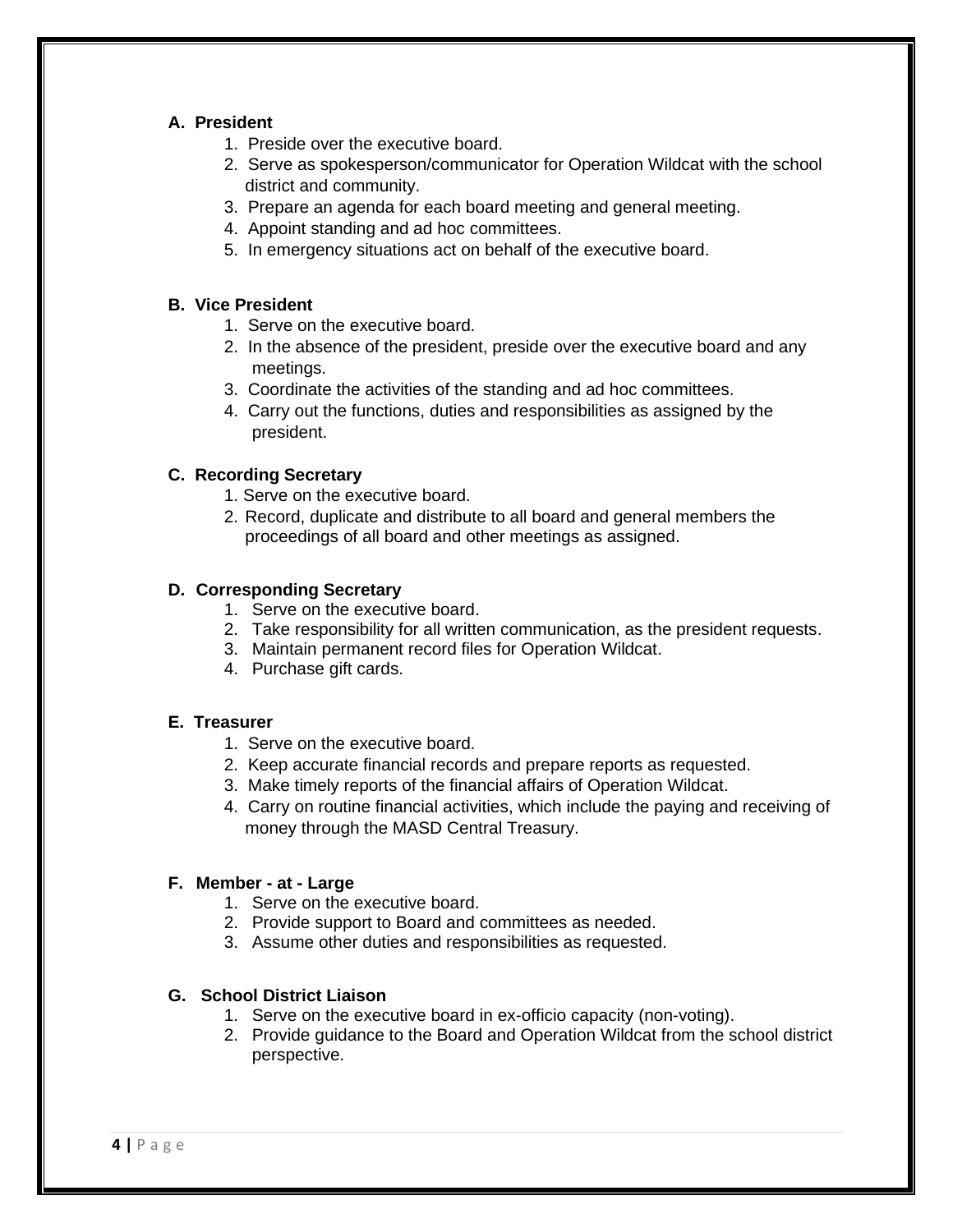## **ARTICLE V COMMITTEES**

Operation Wildcat's projects shall serve as its standing committees and shall be created or dissolved by the Operation Wildcat as recommended by the executive board. Committees may be created to promote the objectives and interests of the organization.

The chairpersons of all standing committees shall work closely with the president, keeping him/her informed of their plans and activities.

Committee chairpersons are encouraged to keep records of their committee to ensure a continuous and smooth year-to-year transition if someone else should assume their responsibilities.

In addition, Ad hoc committees may be established for specific purposes as designed by the President.

## **ARTICLE VI MEETINGS**

General meetings shall be conducted to handle the regular or special issues of Operation Wildcat. There shall be at least two general meetings a year, held during the 1<sup>st</sup> and 3<sup>rd</sup> marking periods of the school year.

Operation Wildcat Executive Board members shall meet at least quarterly to handle regular or special issues. The months for Board meetings will be February, May, August, and November.

There will be additional meetings as needed or as designated by the executive board.

Committees shall meet when necessary on dates designated by the committee chairperson.

## **ARTICLE VII ELECTION OF OFFICERS**

Officers will be elected at the 3<sup>rd</sup> marking period general meeting.

- 1. Nominees shall be submitted prior to the  $3<sup>rd</sup>$  marking period general meeting and from the floor prior to the election at the meeting.
- 2. Elections shall be by a simple majority of those members present and voting at the general meeting.
- 3. Newly elected officers shall assume their office at the end of the school year following his/her election at the general meeting, unless otherwise designated at the meeting.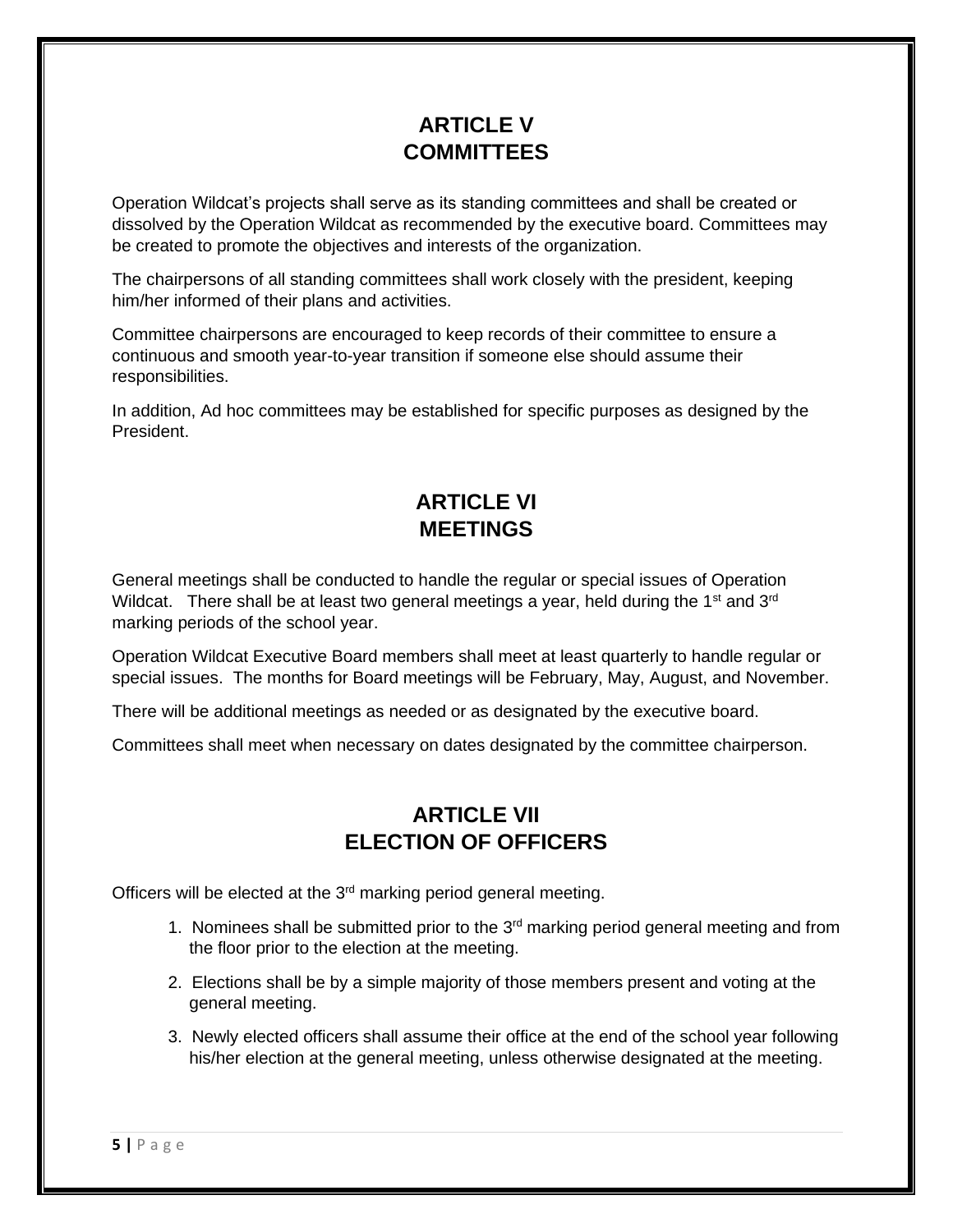## **ARTICLE VIII FISCAL YEAR**

Operation Wildcat's fiscal year will be July 1 - June 30.

## **ARTICLE IX ISSUES**

All issues brought before the membership shall be approved by a voting of the simple majority of those members present and voting.

## **ARTICLE X AMENDMENTS**

Proposed amendments to the by-laws must be presented to any member of the executive board for discussion.

Should the board recommend the amendment, a simple majority of the members present at a regularly scheduled meeting must vote for proposed amendment to have it adopted.

## **III. ARTICLES OF INCORPORATION**

Operation Wildcat has applied for non-profit corporation status to be operated exclusively for educational and charitable purposes within the meaning of Section 501 (c)(3) of the Internal Revenue Code of 1986, or the corresponding section of any future Federal tax code. The application is currently pending.

## **IV. OVERVIEW OF SERVICES**

Operation Wildcat provides confidential support to students and families of the Mechanicsburg Area School District who have been identified as in need by district teachers, school counselors or school nurses. Families with at least one child in the Mechanicsburg Area School District can receive assistance from Operation Wildcat. Operation Wildcat has 17 projects that provide nonmonetary items to support identified families. A district counselor forwards requests for assistance to the appropriate Operation Wildcat project chairperson who follows the standard operating procedures of the specific project in order to meet the identified needs of the student and/or family.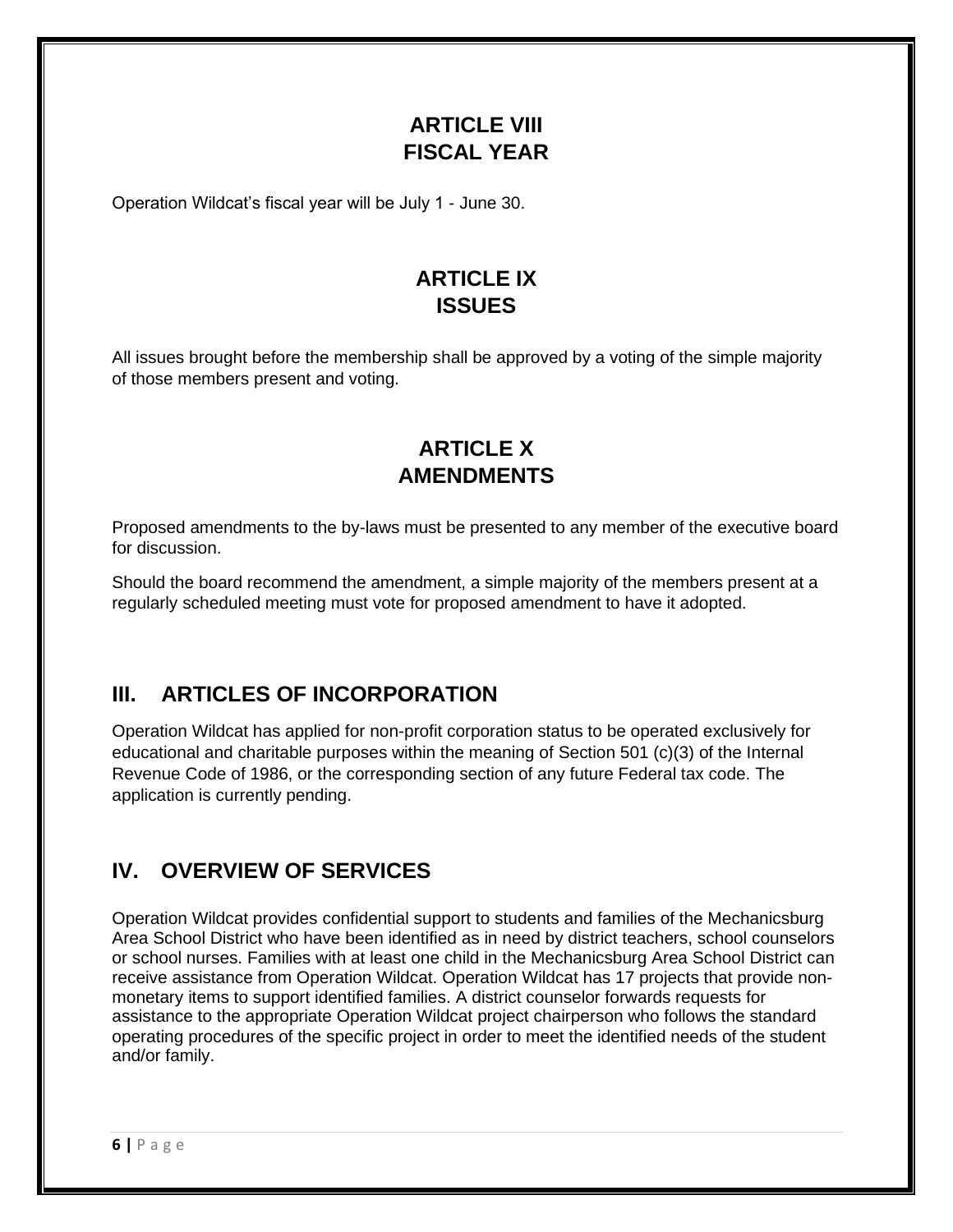## **V. OPERATION WILDCAT PROJECT DESCRIPTIONS**

#### **PROJECT BACK TO SCHOOL**

Project Back to School provides children of the Mechanicsburg Area School District with necessary back to school items to ensure that children whose families cannot afford these items will have a positive start to their school year. Back to school items provided through this project include backpacks, school supplies, personal hygiene items, flash drives, ear buds and more. Every spring, the Director of Students Services for grades K-12 provides back to school lists which are used to make the prefill lists by grade. The Operation Wildcat School District Liaison also provides a list of "needs" for this project annually from the school district. Collection bins are placed in Mechanicsburg Area School District buildings and local participating businesses for donations to the project. Volunteers fill backpacks with the back to school items requested by the school counselors, to be distributed to students prior to the start of the school year. Computer Ministry also provides limited supplies of laptops and desktops to Operation Wildcat at a low cost to students. Calculators are provided to the middle school and high school libraries for loan to students.

#### **PROJECT BIKES**

The goal of this project is to collect new and gently used bikes to be distributed to students. Operation Wildcat's Project Bikes restores and repairs used bikes for distribution to students in need. A healthy, active lifestyle is important for all students because it promotes academic achievement. These bikes provide transportation and exercise for students who might not otherwise be able to purchase a bike.

#### **PROJECT BOO**

The goal of this project is to provide children of the district with new and gently used Halloween costumes and materials. An open house is held annually in October for families to select donated costumes. This will help ensure that families who cannot afford such amenities can still provide their children with enjoyable and lasting Halloween memories.

#### **PROJECT BOOKS**

The goal of this project is to work with school libraries and the community to promote the distribution of diverse books that reflect racial and ethnic diversity to students in all district schools, and to enable teachers access to books for their students who may not be able to afford their own books. Donations are sorted by reading level on shelves in the Mechanicsburg Middle School basement which teachers can access to collect books for their classrooms. Books are received from donations, yard sales, and Library Sale leftovers. Project Books also participates in community events and outreach by supplying books to the Upper Allen Woman's Club for kindergarten backpacks, sponsoring a booth at the annual Literacy Night event, and giving books to other community groups to disperse to kids to foster a love of reading. Project Books also accepts monetary donations from the community to purchase new books for use with Project Legacy.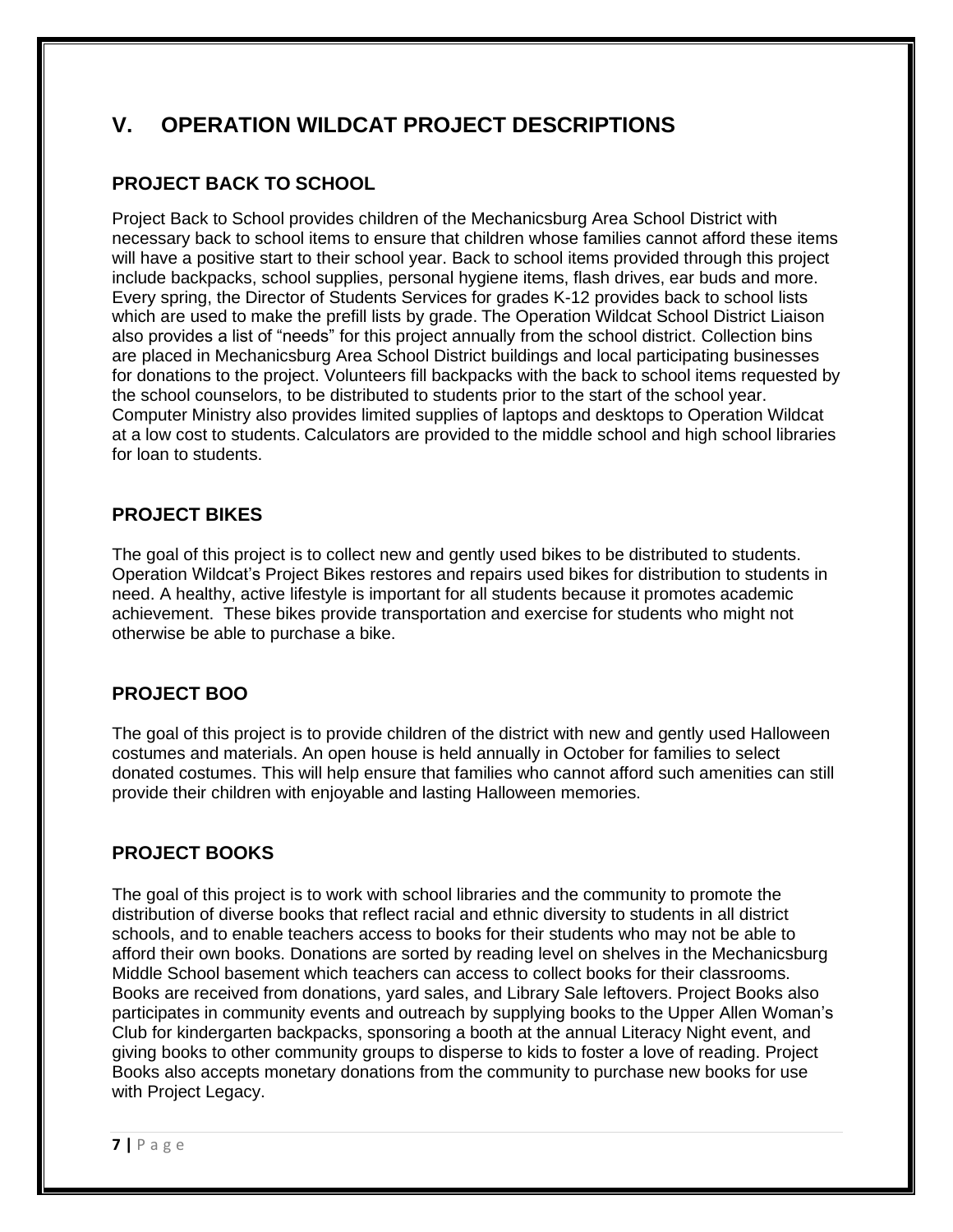#### **PROJECT CLEAT BANK**

The purpose of Project Cleat Bank is to collect donations of used athletic cleats to be distributed to students in the Mechanicsburg Area School District. The Cleat Bank is housed at Mechanicsburg Brethren in Christ Church who donates the space. Several open houses are held to distribute the donated cleated to students in the community.

#### **PROJECT CLOTHING**

The purpose of Project Clothing is to supply clothing items for students and families in need. Donations are accepted via collection bins year-round at all school district buildings and stored in the Operation Wildcat room in the lower level of the Mechanicsburg Middle School. Operation Wildcat holds periodic open houses in its space in the MMS basement for any MASD family that needs assistance. Clothing is made available to families. Only those who sign up in advance are admitted. Names are kept confidential.

#### **PROJECT ENRICHMENT**

This project's goal is to help the Mechanicsburg Area School District and its Recreation Department fund recreational activity scholarships for Mechanicsburg Area School District students. This fund is established to support student participation in recreational activities so that no child is excluded from community recreation opportunities because of financial limitations. The Recreation Scholarship Fund was established within the Agency Fund of the Mechanicsburg Area School District and is overseen by the school district. People may contribute to the Recreation Scholarship Fund when signing up for a program through the Rec Department and when purchasing pool passes. Participants must submit a Scholarship Request Form to the Recreation Office. Scholarship amounts are based on program fees and student needs. Each family is required to contribute toward the program fees with payment plans or volunteer hours available. The Recreation Office contacts families with the amount due to register for the program.

#### **PROJECT FURNITURE**

The purpose of Project Furniture is to supply furniture, bedding and household items for district families in need. Donated furniture is stored at the Operation Wildcat warehouse. Operation Wildcat maintains a truck for transporting furniture and other items.

#### **PROJECT GIFT BOX**

The goal of Project Gift Box is to make the holidays a little brighter for others. All gifts are distributed from Mechanicsburg Middle School, including gifts for high school students. This enables all families to "shop" for back to school items, books, and clothing during the Gift Box Distribution. Participating students will receive one \$25 gift. Families of elementary and middle school students may select either a gift or gift card for their child. Families of high school students may select a gift card for their child.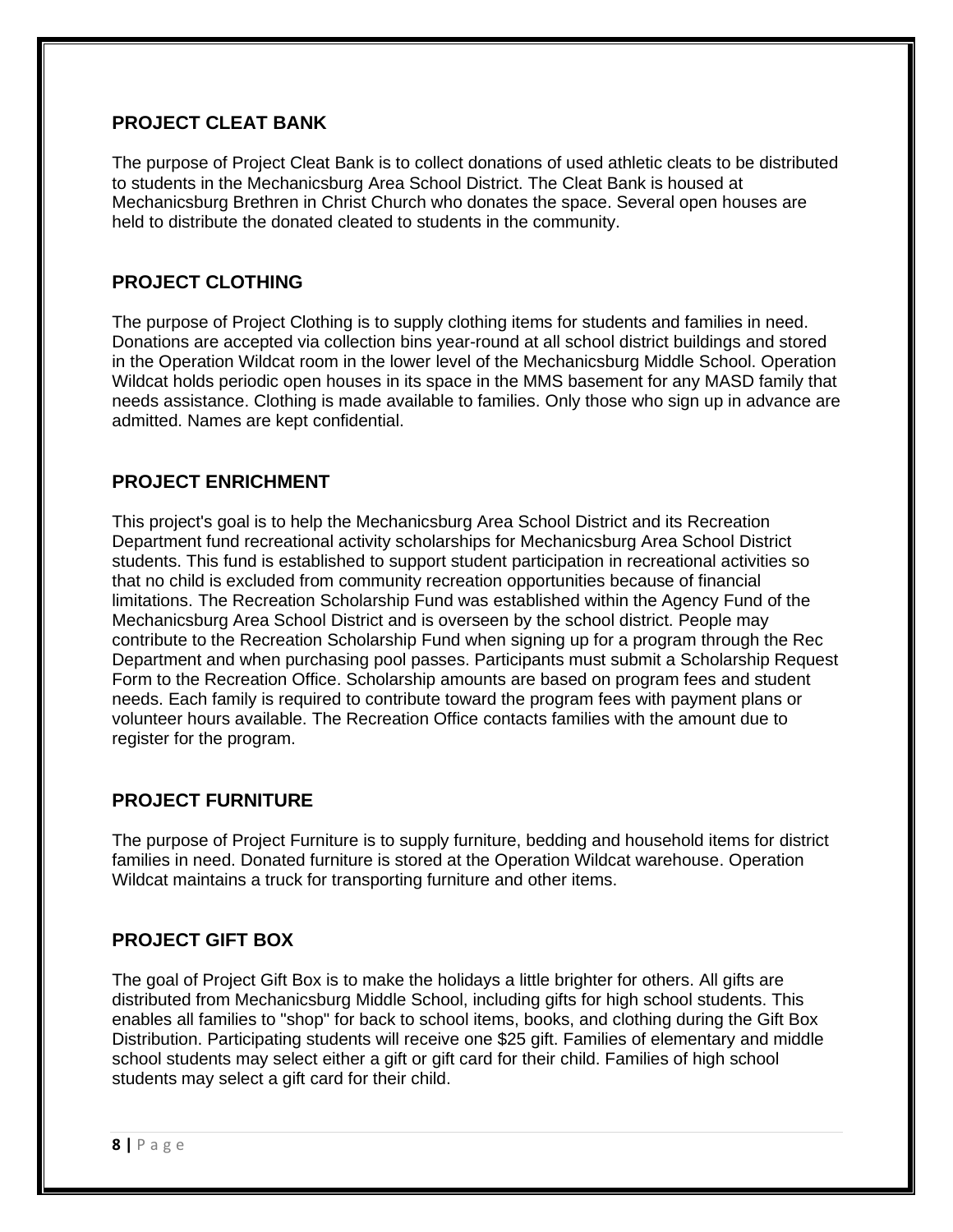#### **PROJECT GLAM**

The goal of this project is to offer dresses and suits for formal events (i.e. prom, homecoming, weddings) to anyone interested. Project Glam also accepts dressy shoes, accessories, and other items that will help students looking for attire for formal events.

#### **PROJECT LEGACY**

Project Legacy's goal is to involve the community and local business community to provide families with a little more during the holidays in addition to gifts. Participating families are designated by the school counselors as most in need of additional assistance. If a family received assistance from Legacy the prior year, they are ineligible to receive assistance from Project Legacy the current year. Such families may still receive holiday gifts for their children from Project Gift Box. Project Legacy provides clothing, bedding, coats, housewares, furniture and more, in addition to toys to participating families.

#### **PROJECT PENNIES FOR PIES (PART OF PROJECT THANKSGIVING)**

The goal of this project is to collect pennies and other coins in order to purchase pies for Operation Wildcat's Thanksgiving baskets. These Thanksgiving baskets provide a complete delicious Thanksgiving meal to families in our Wildcat community.

#### **PROJECT SMILE**

The goal of this project is to provide children and families in the district with dental hygiene items, including toothbrushes and toothpaste, year-round.

#### **PROJECT SPRING FOR SOCKS**

The goal of this project is to provide students in the Mechanicsburg Area School District with new socks and underwear. An annual sock and underwear drive is held each Spring in collaboration with Mechanicsburg Area School District.

#### **PROJECT TANNENBAUM**

This goal of Project Tannenbaum is to collect holiday items to be given out to families during the holiday season including donated live trees from local service organizations and businesses. Project Tannenbaum collects donated artificial Christmas trees, tree stands, ornaments, tree lights, tree toppers, tree skirts, Christmas stockings and wreaths. A family may receive a lifetime maximum of one artificial tree from Project Tannenbaum. Families may receive coupons for live trees and ornaments more than once.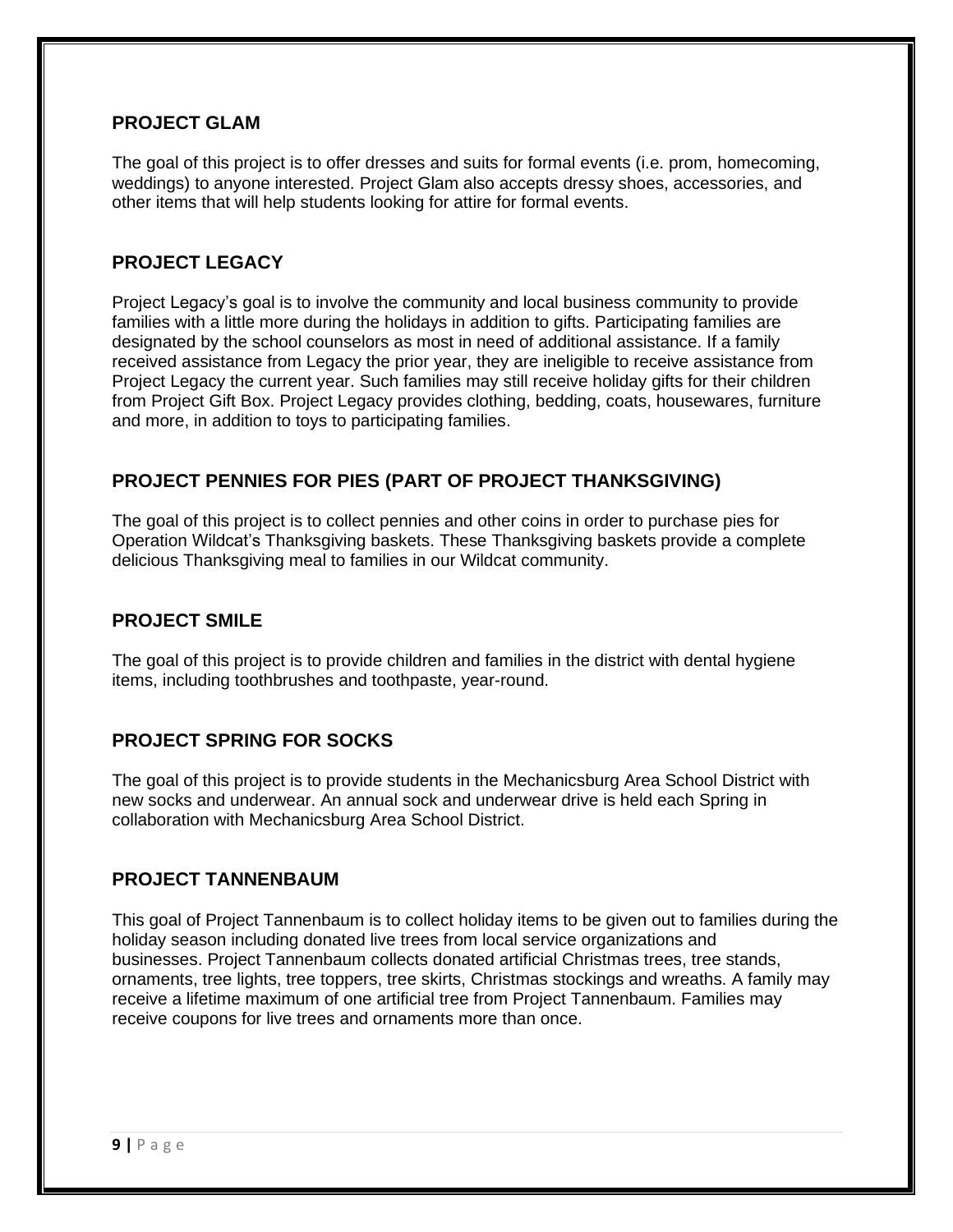#### **PROJECT THANKSGIVING**

The purpose of Project Thanksgiving is to provide the items needed for a complete Thanksgiving meal for Mechanicsburg Area School District families in need.

#### **PROJECT YARD SALE 'N MORE**

Donations are accepted year-round and stored at the Operation Wildcat warehouse to be sold at the two yard sale events held each year at the Mechanicsburg Brethren in Christ Church. Money raised at the Spring and Fall yard sales is turned into gift cards to be used for local students and families in need. Proceeds help fund the Operation Wildcat Projects and have also funded the following:

- Mechanicsburg Recreation Board to fund scholarships and after school activities
- Grocery store gift cards for families in need within the district
- College scholarships to 3 Mechanicsburg Area School District students
- Snacks and supplies for students
- Household supplies (sheets, towels, bedding, mattresses, and much more!) to families in need
- Mechanicsburg Music Alliance (MMA) scholarships for students to participate in music activities
- Purchase of a truck for use by Operation Wildcat to collect and distribute furniture to families in need
- Donations to the Mechanicsburg Middle School and Mechanicsburg Area Senior High School food pantries

#### **OPERATION WILDCAT OPEN HOUSES**

Operation Wildcat holds periodic open houses in its space in the MMS basement for any MASD family that needs assistance. Clothing, school supplies, personal hygiene items, and books are made available to families. Only those who sign up in advance are admitted. Names are kept confidential.

#### **OPERATION WILDCAT SCHOLARSHIP FUND**

In honor of its 10<sup>th</sup> Anniversary, Operation Wildcat established a scholarship fund to award a graduating senior in the Mechanicsburg Area School District a \$1000/year scholarship for up to 4 years. The scholarship is awarded yearly to a senior who best exemplifies the core principle of Operation Wildcat – service to others. The scholarship application is open to any student enrolled in the Mechanicsburg Area School District, planning on attending a 4 year school, 2 year school or trade school post high school graduation, full time, having a minimum 2.5 GPA, involved in community service, and demonstrates a financial need.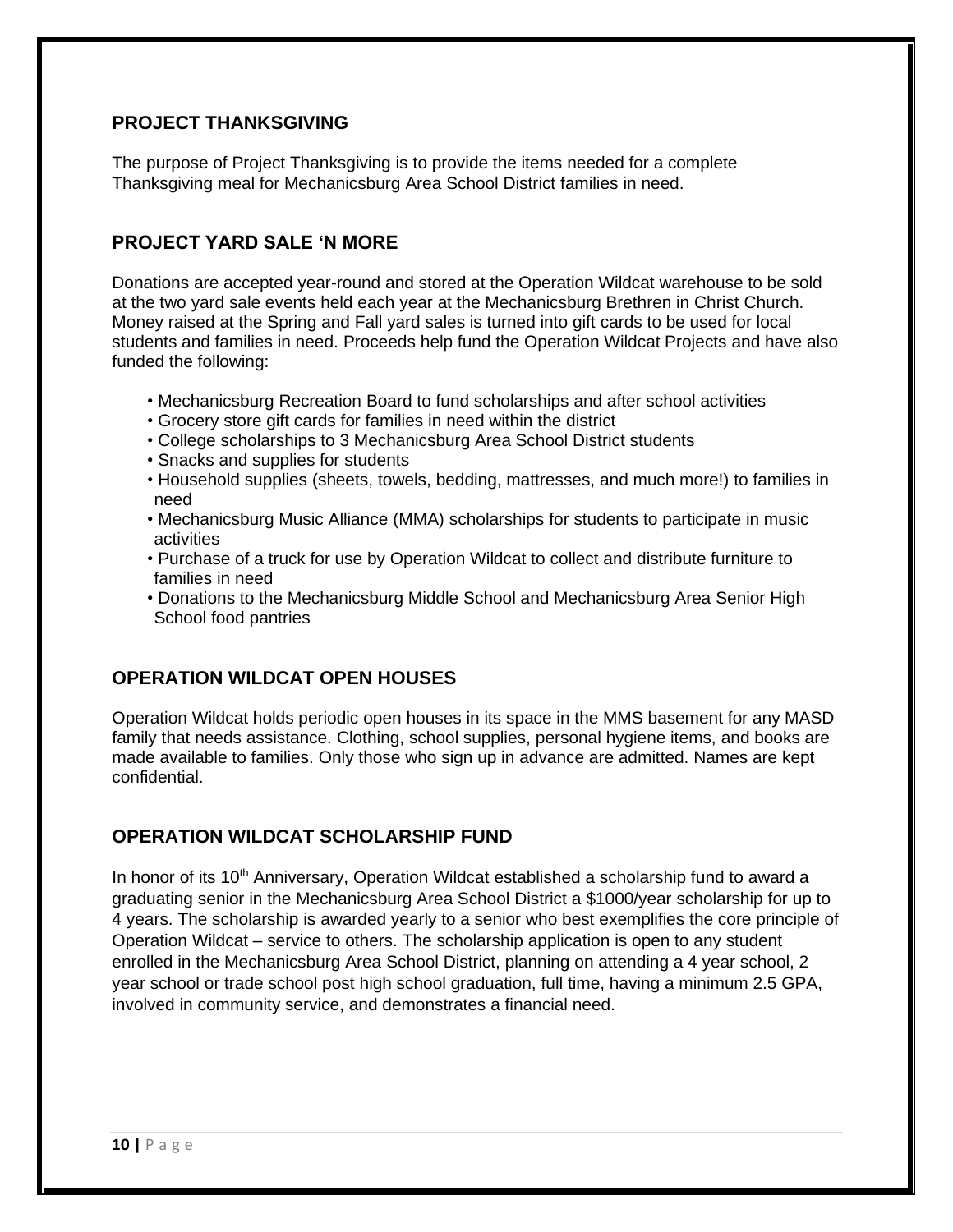#### **COMMITTEE MEMBER RESPONSIBILITIES**

Operation Wildcat is an all-volunteer organization. Each committee member is required to:

- 1. Keep volunteer clearances up to date as required by school district. Exception: if a committee member is not going into the schools, s/he is exempted from the clearances.
- 2. Sign up to volunteer with at least one project.
- 3. Assist with Fall Yard Sale and Spring Yard Sale.
- 4. Attend at least one general meeting per year.
- 5. Promote Operation Wildcat and its mission.
- 6. Communicate any issues to an Operation Wildcat board member.

#### **EMERGENCY/DISASTER ASSISTANCE**

In the event a district family suffers an emergency (i.e. fire) and needs immediate assistance, OW board members, project chairs and committee members shall follow these procedures:

- 1. Contact President and/or Vice President who shall inform each other and Director of Student Services.
- 2. Director of Student Services will notify the appropriate school counselor.
- 3. If OW project chair/committee members need access to the building to pull clothing, etc., during off hours, Director of Student Services will authorize the building to be opened. There are custodians at the schools until 11 p.m. during the school year. During the summer months, custodians are in the schools Monday through Thursday, 7 a.m. to 5 p.m.
- 4. In the event of emergency, the Director of Student Services or the school counselor will contact the affected family to determine short term and long-term needs.
- 5. After immediate needs are identified, all efforts will be directed through the school counselors.
- 6. All requests for items should go under the umbrella of Operation Wildcat on behalf of Operation Wildcat. The need will be posted on the Operation Wildcat Facebook page and can then be shared through personal lists.

#### **OPERATION WILDCAT COMMUNICATIONS**

Operation Wildcat utilizes a variety of diverse communications platforms to ensure visibility within the Mechanicsburg Area School District and throughout the community. The Operation Wildcat website provides a comprehensive overview of the organization, a description of the projects, and contact information for board members and committee chairpersons. The website is located at: [http://www.operationwildcat.org.](http://www.operationwildcat.org/)

An Operation Wildcat newsletter is written regularly by the President and distributed by the Mechanicsburg Area School District to district parents and staff. The President also distributes the newsletter via email to community contacts.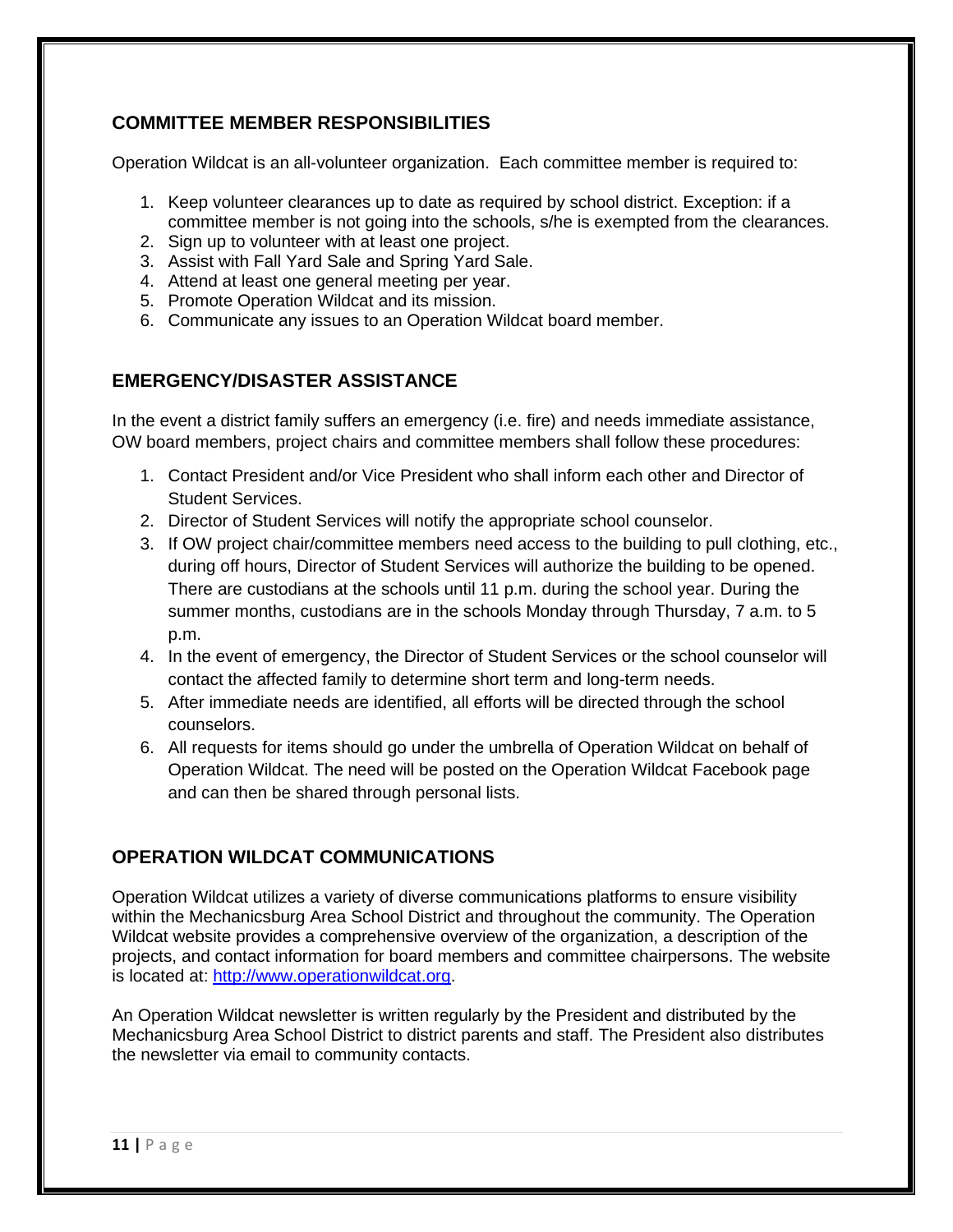Operation Wildcat has a strong presence on Facebook, using the platform to share communications and event photographs both before and after events, and to recruit volunteers to assist with various projects and needs.

Starting in January 2020, Twitter has also been incorporated into the Operation Wildcat social media plan. Much like the Facebook page, the Twitter page is used to share communications and information regarding upcoming projects and events, as well as to recruit volunteers. The Operation Wildcat Twitter handle is @MASD\_OW. Some of the hashtags used on Operation Wildcat tweets include "#operationwildcat" and "#MASDproud".

Posters are used to promote upcoming events within the school buildings, throughout the community, and electronically online and via email. A trifold brochure with Operation Wildcat information is updated annually and distributed to school district buildings. Donation collection bins labeled "Operation Wildcat" are located in each district building lobby and in certain participating businesses within the community.

Operation Wildcat produces a yearly video which highlights the success of the various projects and events and provides an overview of organizational goals met. Operation Wildcat leadership members attend a district board meeting every spring to present the video to the school board. The video is also used to promote the organization at other events and activities.

Time to Sign Up Sheets are frequently used to recruit and manage volunteer assignments for various Operation Wildcat events. Time to Sign Up Sheets allow volunteers to sign up for volunteer assignments electronically and provide reminder notifications to volunteers for their upcoming assignments.

#### **CODE OF CONDUCT AND CONFIDENTIALITY**

Volunteer committee members are required to abide by the Operation Wildcat Code of Conduct and Confidentiality as follows:

#### *Personal Responsibility*

- Be dependable, recognizing the commitment and responsibility to volunteer assignments.
- Accept assignments consistent with interest, abilities and available time.
- Avoid conflict of interest situations and refrain from actions that may be perceived as such. Reveal any potential or actual conflicts of interest as soon as they arise to a Board member.
- Not accept payments in any form for volunteer work (may accept donations to OW).
- Address ethical concerns by speaking directly with colleague(s), and when necessary, report such to the Project Chair or OW board member.

#### *Respect*

- Treat all individuals with a sense of dignity, respect and worth, including district families and OW volunteers.
- Make a personal commitment to be nonjudgmental about cultural differences, living conditions and the lifestyle of others.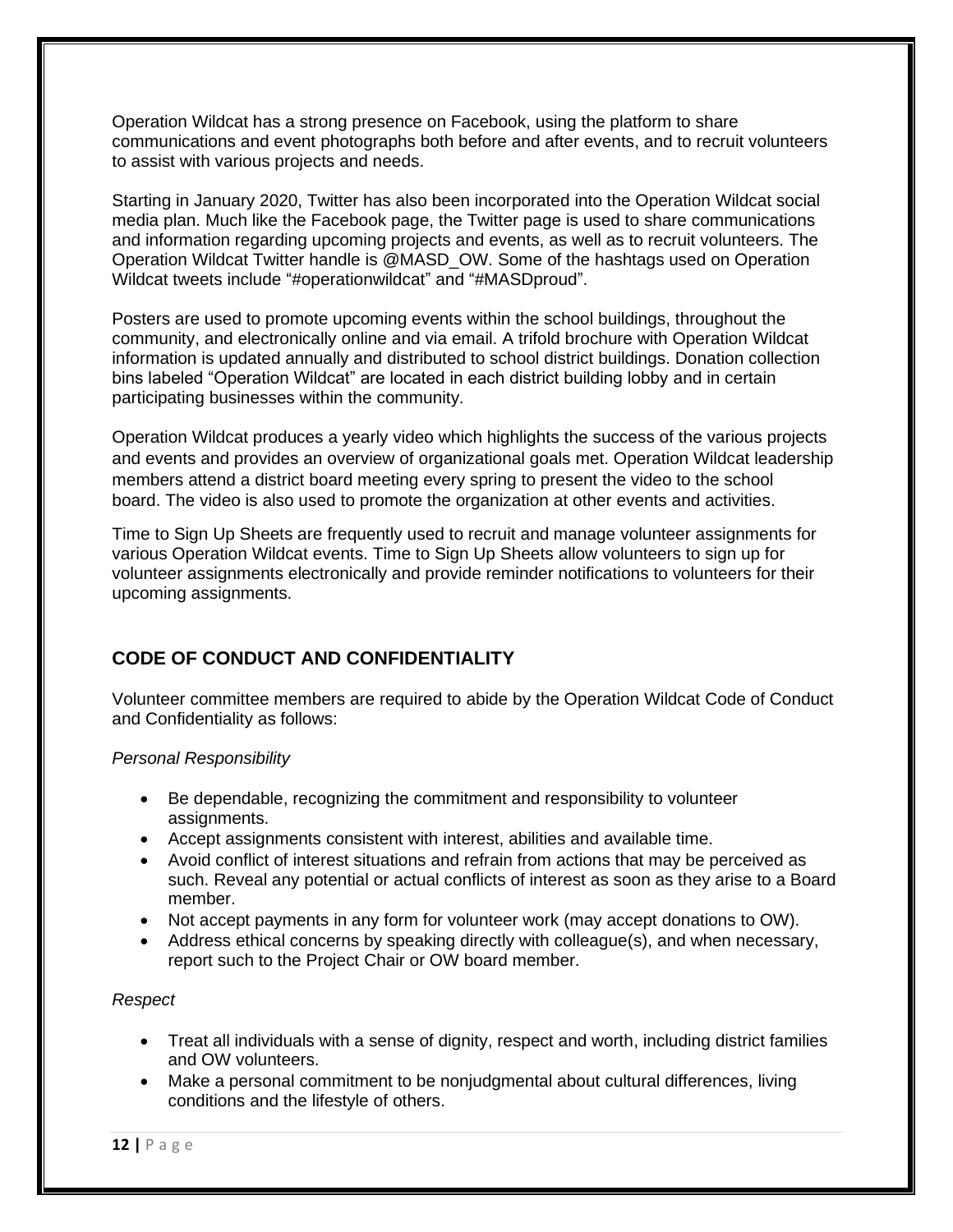- Avoid profane and abusive language and disruptive behavior that is dangerous to self and others.
- Not preach to anyone or pressure anyone to accept personal political, cultural or religious beliefs.
- Comply with mandated reporting in cases of suspected child and vulnerable adult abuse or neglect.

#### *Confidentiality*

- Respect ALL confidential information. Volunteers are responsible for maintaining the confidentiality of all privileged information to which they are exposed while serving as a volunteer, whether this information involves a staff member, volunteer, student, family or other persons
- Confidential information includes names, addresses or any other identifying information.
- OW committee members shall not discuss individual students and/or families with other OW committee members unless pertinent and necessary to immediate assistance being provided.
- OW committee members shall not disclose confidential information belonging to, or obtained through their affiliation with OW, to any person, including their relatives, friends, and business and professional associates, unless OW has authorized the disclosure or is pertinent and necessary to assistance being provided. This policy is not intended to prevent disclosure where disclosure is required by law.
- OW committee members are cautioned to demonstrate professionalism, good judgment, and care to avoid unauthorized or inadvertent disclosures of confidential information.
- Upon separation from, or at the end of committee member's involvement with OW, s/he shall return all documents, papers, and other materials, that may contain confidential information.

Failure to abide by the Code of Conduct may result in termination of service to Operation Wildcat, or other corrective action by Operation Wildcat.

#### **JOB DESCRIPTIONS**

#### **PRESIDENT**

The Board President will support and sustain the work of Operation Wildcat, and provide governance leadership and strategic fundraising support. Specific responsibilities include:

- Being a trusted advisor to the implementation of Operation Wildcat's mission
- Developing and managing relationships and communicating with committee members, volunteers, partners, donors, and other stakeholders
- Presiding over the executive board
- Serving as spokesperson for Operation Wildcat
- Preparing an agenda for each board meeting and general meeting; forwarding approved board minutes to committee members
- Planning, presiding over, and facilitating board and committee meetings using Robert's Rules of Order
- Partnering with board members to ensure that board resolutions are carried out
- Appointing standing and ad hoc committees
- Acting on behalf of the executive board in emergency situations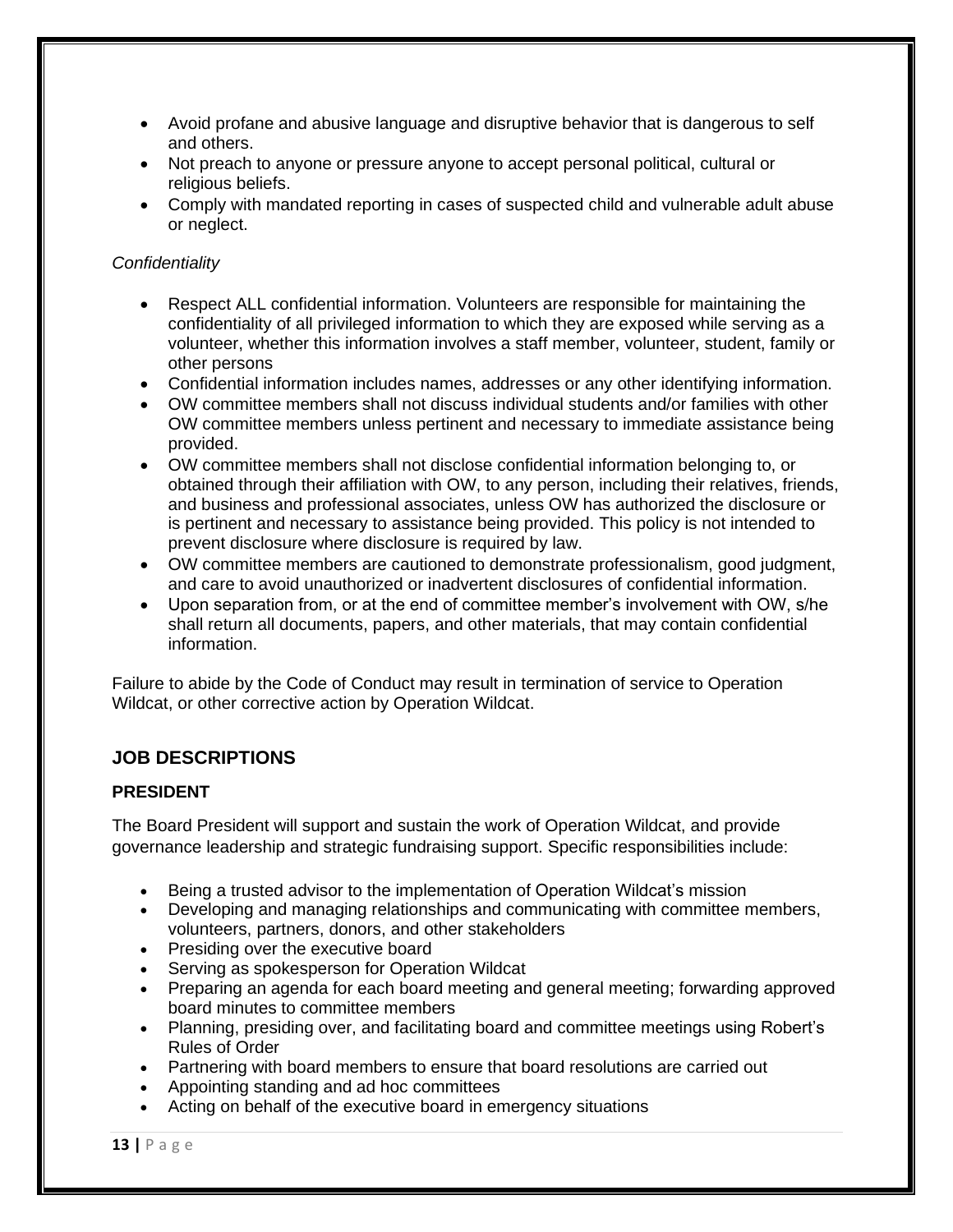- Maintaining Operation Wildcat website and calendar
- Creating and distributing Operation Wildcat newsletter and trifold brochure
- As a board member, approving Operation Wildcat's annual budget, audit reports, and material operating decisions; being informed of, and meeting all, legal and fiduciary responsibilities
- Reviewing outcomes created by Operation Wildcat for evaluating its impact, and regularly measuring its performance and effectiveness
- Assisting in recruiting committee members and volunteers
- Periodically consulting with committee members on their roles and helping them assess their performance
- Acting as an ambassador for the organization
- Ensuring Operation Wildcat's commitment to a diverse board and membership that reflects the community it serves
- In collaboration with committee members, generating annual revenue and fostering Operation Wildcat's overall financial health
- Identifying, qualifying, cultivating, soliciting, and stewarding individual donors, corporate donors, and/or gifts

#### **VICE-PRESIDENT**

The Board President will support and sustain the work of Operation Wildcat, and provide governance leadership and strategic fundraising support. Specific responsibilities include:

- Being a trusted advisor to the implementation of Operation Wildcat's mission
- Developing and managing relationships and communicating with committee members, volunteers, partners, donors, and other stakeholders
- Serving on the executive board
- In the absence of the president, presiding over the executive board and any meetings
- Coordinating the activities of the standing and ad hoc committees
- Carrying out the functions, duties and responsibilities as assigned by the president
- Partnering with board members to ensure that board resolutions are carried out
- Assisting with coordination of fundraisers and other community events
- Acting as an ambassador for the organization
- Ensuring Operation Wildcat's commitment to a diverse board and membership that reflects the community it serves
- In collaboration with committee members, generating annual revenue and fostering Operation Wildcat's overall financial health
- Identifying, qualifying, cultivating, soliciting, and stewarding individual donors, corporate donors, and/or gifts

#### **RECORDING SECRETARY**

The Recording Secretary will support and sustain the work of Operation Wildcat, and provide governance leadership and strategic procedural support. Specific responsibilities include:

• Being a trusted advisor to the implementation of Operation Wildcat's mission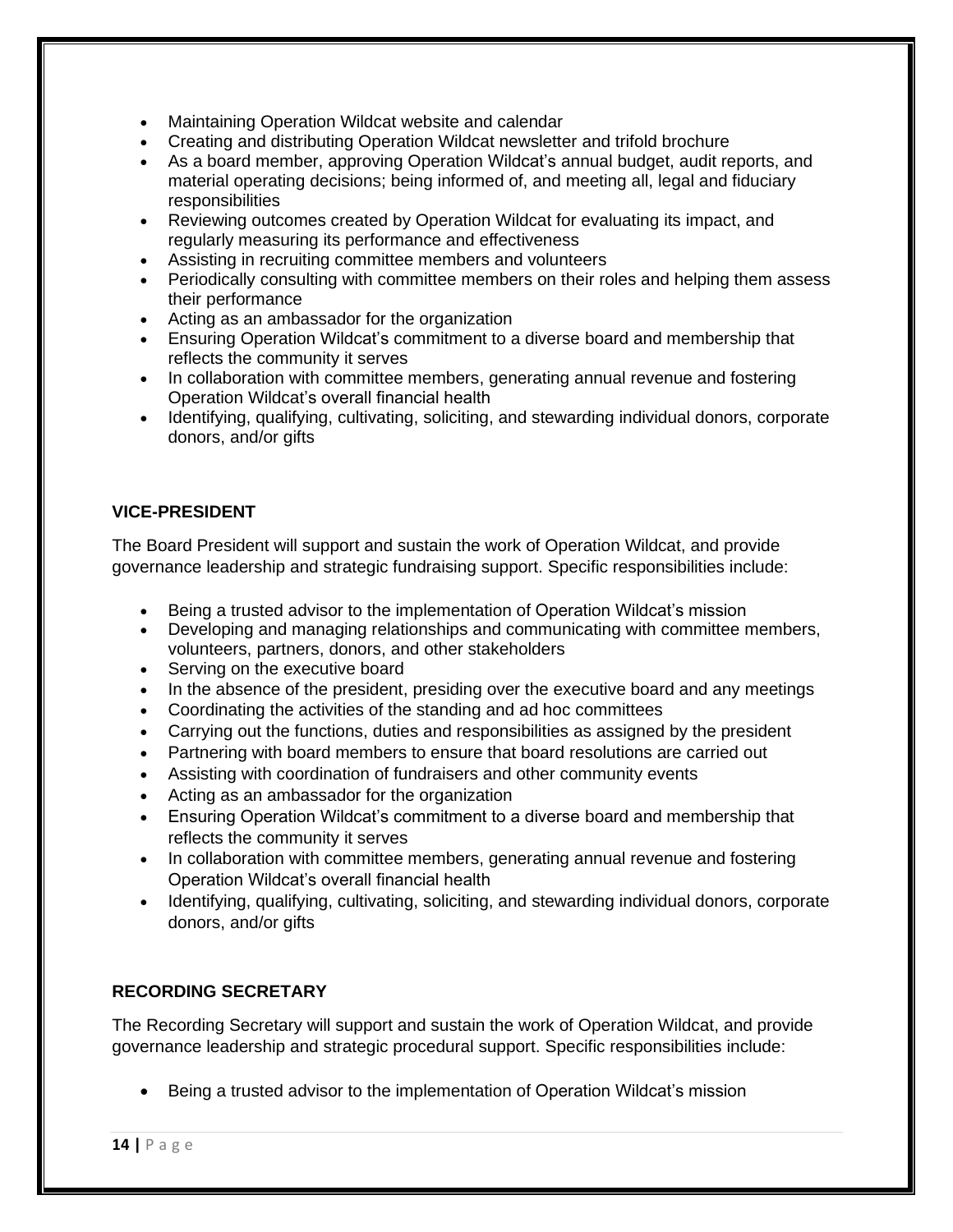- Developing and managing relationships and communicating with committee members, volunteers, partners, donors, and other stakeholders
- Serving on the executive board
- Recording, duplicating and distributing to all board and general members the proceedings of all board and other meetings as assigned
- In collaboration with committee members, fostering Operation Wildcat's overall financial health

#### **CORRESPONDING SECRETARY**

- Being a trusted advisor to the implementation of Operation Wildcat's mission
- Developing and managing relationships and communicating with committee members, volunteers, partners, donors, and other stakeholders
- Serving on the executive board
- Taking responsibility for written communications, including thank you notes, as the president requests
- Maintaining permanent record files for Operation Wildcat
- Purchasing gift cards
- In collaboration with committee members, fostering Operation Wildcat's overall financial health

#### **TREASURER**

The Treasurer will support and sustain the work of Operation Wildcat, and provide fiscal leadership and strategic support. Specific responsibilities include:

- Being a trusted advisor to the implementation of Operation Wildcat's mission
- Developing and managing relationships and communicating with committee members, volunteers, partners, donors, and other stakeholders
- Serving on the executive board
- Keeping accurate financial records and preparing reports as requested
- Making timely reports of the financial affairs of Operation Wildcat
- Carrying out routine financial activities, including paying and receiving money
- Depositing money, drafts, and checks in the name of and to the credit of Operation Wildcat in the banks and depositories designated by the board
- Endorsing for deposit notes, checks, and drafts received by Operation Wildcat as directed by the board, ensuring proper vouchers for the deposit
- Oversee the submission of reimbursement/payment vouchers and receipts from committee members to reimburse and disburse funds. Issue checks and drafts in the name of Operation Wildcat as directed by the executive board
- Upon request, providing an account of transactions by the Treasurer and of the financial condition of the organization
- In collaboration with committee members, fostering Operation Wildcat's overall financial health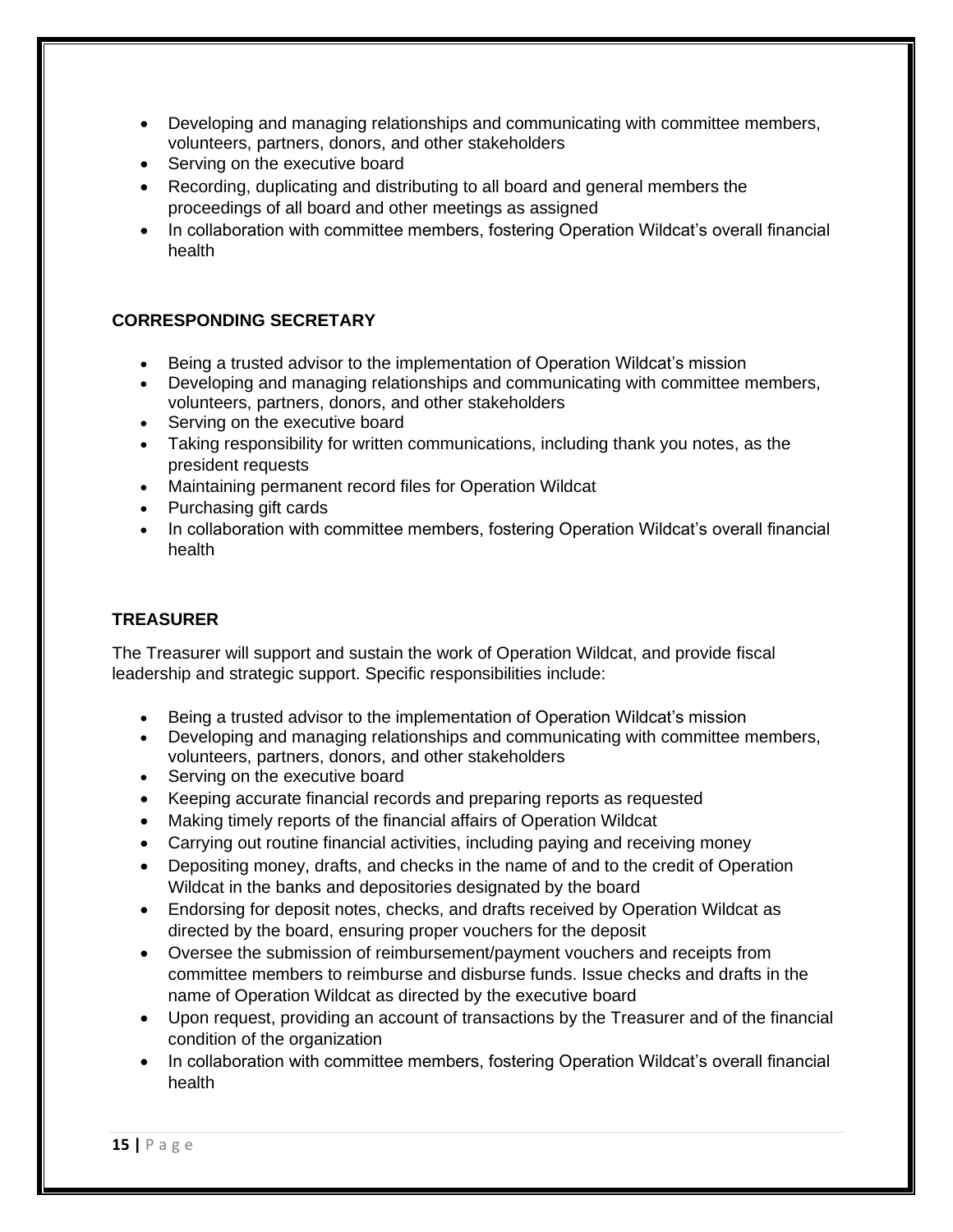#### **MEMBER-AT-LARGE**

- Being a trusted advisor to the implementation of Operation Wildcat's mission
- Developing and managing relationships and communicating with committee members, volunteers, partners, donors, and other stakeholders
- Serving on the executive board
- Providing support to Board and committees as needed
- Assuming other duties and responsibilities as requested

#### **SCHOOL DISTRICT LIAISON**

- Being a trusted advisor to the implementation of Operation Wildcat's mission
- Developing and managing relationships and communications between committee members, district employees, and volunteers
- Coordinating district staff/facilities for Operation Wildcat events
- Removing barriers and enhancing communication between Operation Wildcat and Mechanicsburg Area School District staff to improve access to Operation Wildcat resources for identified families
- Serving on the executive board in ex-officio capacity (non-voting)
- Providing guidance to the Board and Operation Wildcat from the school district perspective

#### **NONDISCRIMINATION POLICY**

The officers, directors, committee members, volunteers, and persons served by Operation Wildcat shall be selected entirely on a nondiscriminatory basis with respect to age, sex, race, religion, national origin, and sexual orientation. It is the policy of Operation Wildcat not to discriminate based on race, creed, ancestry, marital status, gender, sexual orientation, age, physical disability, veteran's status, political service or affiliation, color, religion, or national origin.

## **FINANCIAL POLICIES AND PROCEDURES**

#### **I. Collection of Funds:**

- Project Chairs are required to forward all money collected to the Operation Wildcat Treasurer. Cash totals **must** be verified by two people before submission to the Treasurer and labeled to indicate which event the money is from.
- Deposits must be given directly to the Treasurer, in person. Cash may not be left in the Middle School mailbox.
- Project Chairs and committee persons may not receive reimbursement from funds they have collected. All funds must be delivered to the Treasurer, and then reimbursement requested.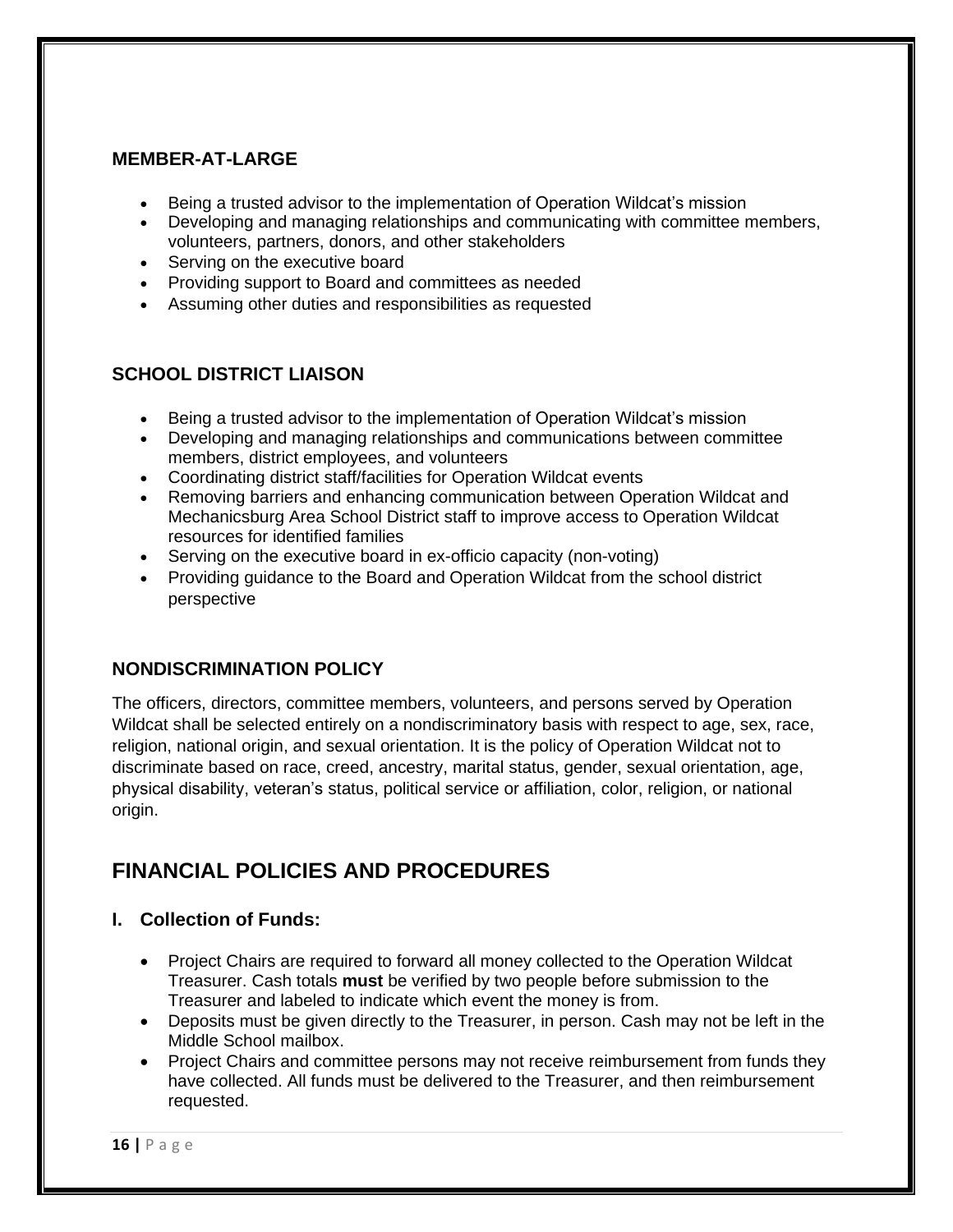- If a Project Chair or committee person is unable to front the money for an Operation Wildcat expenditure, arrangements can be made to have a gift card issued for said purchase. However, receipts for expenditures using gift cards must be turned in to the Treasurer within one week.
- Checks should be made payable to "Operation Wildcat".

#### **II. Expense Reimbursement:**

- Expenses will be reimbursed within the budget set forth for each Project or area per fiscal year. Before incurring additional expenses, a written request must be submitted for approval to the Board. Once approved, expenses may be submitted to the Treasurer for reimbursement.
- Reimbursements are processed by the Treasurer every two weeks.
- Reimbursements are requested by submitting a Reimbursement Request Form with original receipts attached. The entire form must be completed except signature lines "Board Signature" and bottom portion labeled "Treasurer Use Only".
	- o Exception: Project Thanksgiving can request a check in advance if the supplier requires payment upon delivery (i.e. rolls)

#### **III. Gift Card Procedures:**

- All gift cards donated to OW must be turned in to the Treasurer and follow the same disbursement and accountability procedures as cash.
	- o Exception: gift cards total do not have to be verified by a second person.
- Gift cards should be given directly to the Treasurer, in person, or left at District Office. Gift cards may not be left in the Middle School mailbox.
- Project Chairs (or committee members) are NOT to use donated gift cards for purchases with the following exceptions:
	- $\circ$  Project Thanksgiving can receive supermarket gift cards to be disbursed to families for Thanksgiving baskets. Project Thanksgiving chair shall keep an accurate accounting of gift cards received and disbursed to families and shall provide this accounting to Treasurer within 30 days after Thanksgiving baskets are disbursed to families.
	- o Project Gift Box can receive gift cards to be disbursed to students as part of the student's gift. If Project Gift Box chair uses a donated gift card to purchase gift for student, Project Gift Box chair shall keep an accurate accounting of the use of such gift cards received and provide this accounting to Treasurer within 30 days after gifts are disbursed to families.
	- $\circ$  Project Legacy can receive gift cards to be disbursed to families as part of the family's Legacy disbursement. If Project Legacy chair uses a donated gift card to purchase gifts for a family, Project Legacy chair shall keep an accurate accounting of the use of such gift cards received and provide this accounting to Treasurer within 30 days after gifts are disbursed to families.